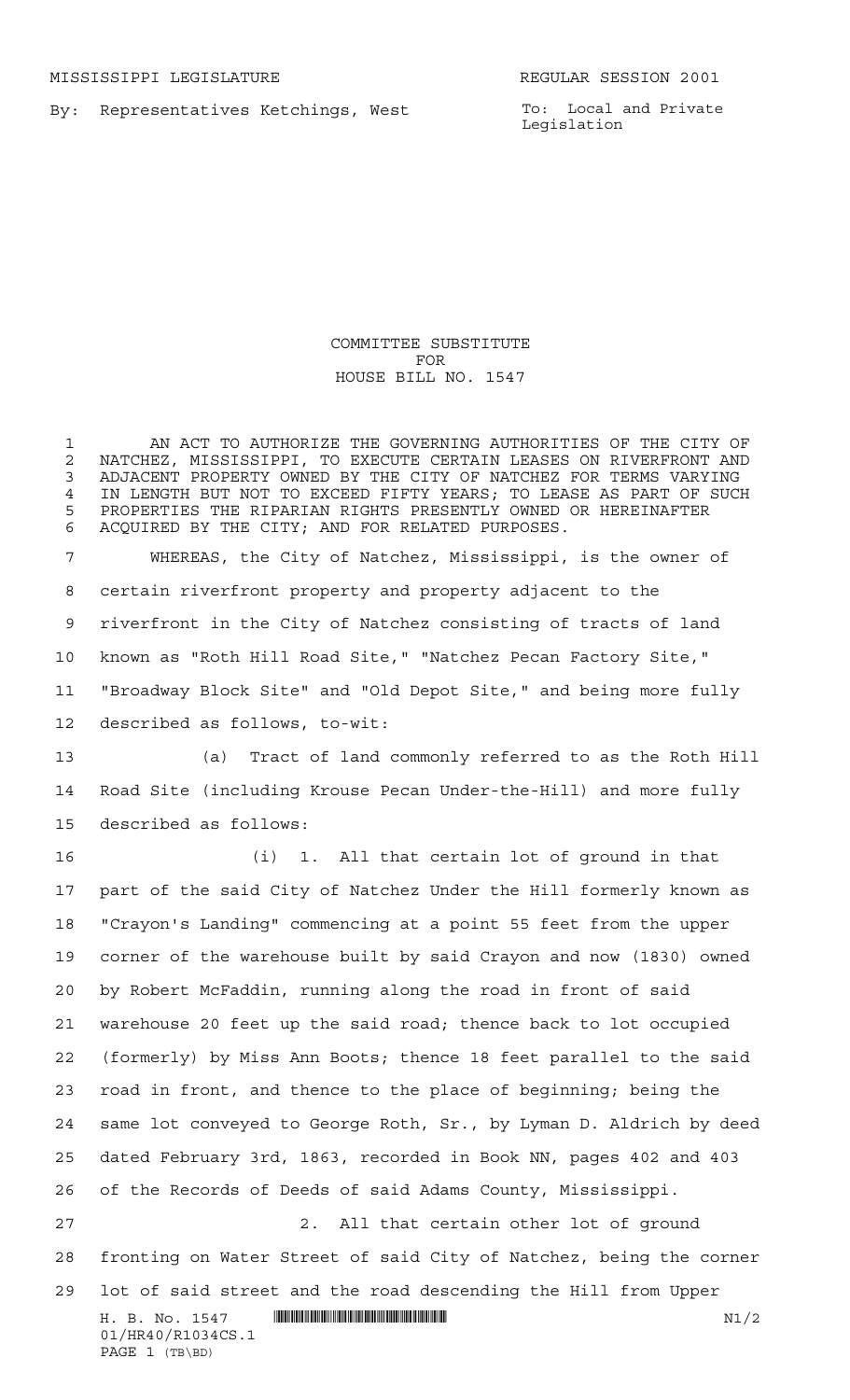Natchez, on which lot a warehouse formerly stood, which lot was conveyed to George Roth, Sr., by Catherine Sigmond by deed dated March 4th, 1863, recorded in Book NN, pages 401 and 402 of said Adams County, Mississippi, Deed Records.

 3. All that certain other lot or parcel of ground situate, lying and being in the County of Adams and State of Mississippi, in the City of Natchez Under the Hill, fronting on the easternmost side of the road leading from the extremity of Main Street to the upper landing and having a front of 50 feet on said road, the line of said road being the front boundary with side lines running North 60 degrees West and South 60 degrees East to the upper margin of the River bluff, beginning at the iron pin and running 50 feet along the easternmost line of said road up the Mississippi River, being the same lot conveyed, together with the last above described lot, to the said George Roth, Sr., by Catherine Sigmond by deed of March 4th, 1863, recorded as above mentioned, to which deed and the recitals therein reference is here made for further description.

 $H. \quad B. \quad NO. \quad 1547$  . HENGING THE SET OF THE SET OF THE SET OF THE SET OF THE SET OF THE SET OF THE SET OF THE SET OF THE SET OF THE SET OF THE SET OF THE SET OF THE SET OF THE SET OF THE SET OF THE SET OF THE SET OF THE 4. All those certain other lots or parcels of land in the County of Adams and State aforesaid, in the City of Natchez at the Upper Landing thereof, upon the margin of the Mississippi River, formerly known as and called "Cozzen's Saw Mill" (but sometimes called McFaddin & Sisloff Mill) and its appurtenances, having such shape, configuration and boundaries as are contained within the lines of B, C, D, E and F and G, H, I, K, L, M, G in the map thereof recorded in Book CC, page 348, and also in Book HH, page 296, of the Records of Deeds of said Adams County, being the same lots conveyed to the said George Roth, Sr., by Lyman D. Aldrich and wife and Thos. L. Jones, the said Aldrich deed bearing date December 31st, 1866, recorded in Book 00, pages 324 and 325 of said Records of Deeds of Adams County, Mississippi, and the said deed from the said Thos. L. Jones bearing date February 13th, 1867, recorded in Book 00, pages 393 and 394 of

01/HR40/R1034CS.1 PAGE 2 (TB\BD)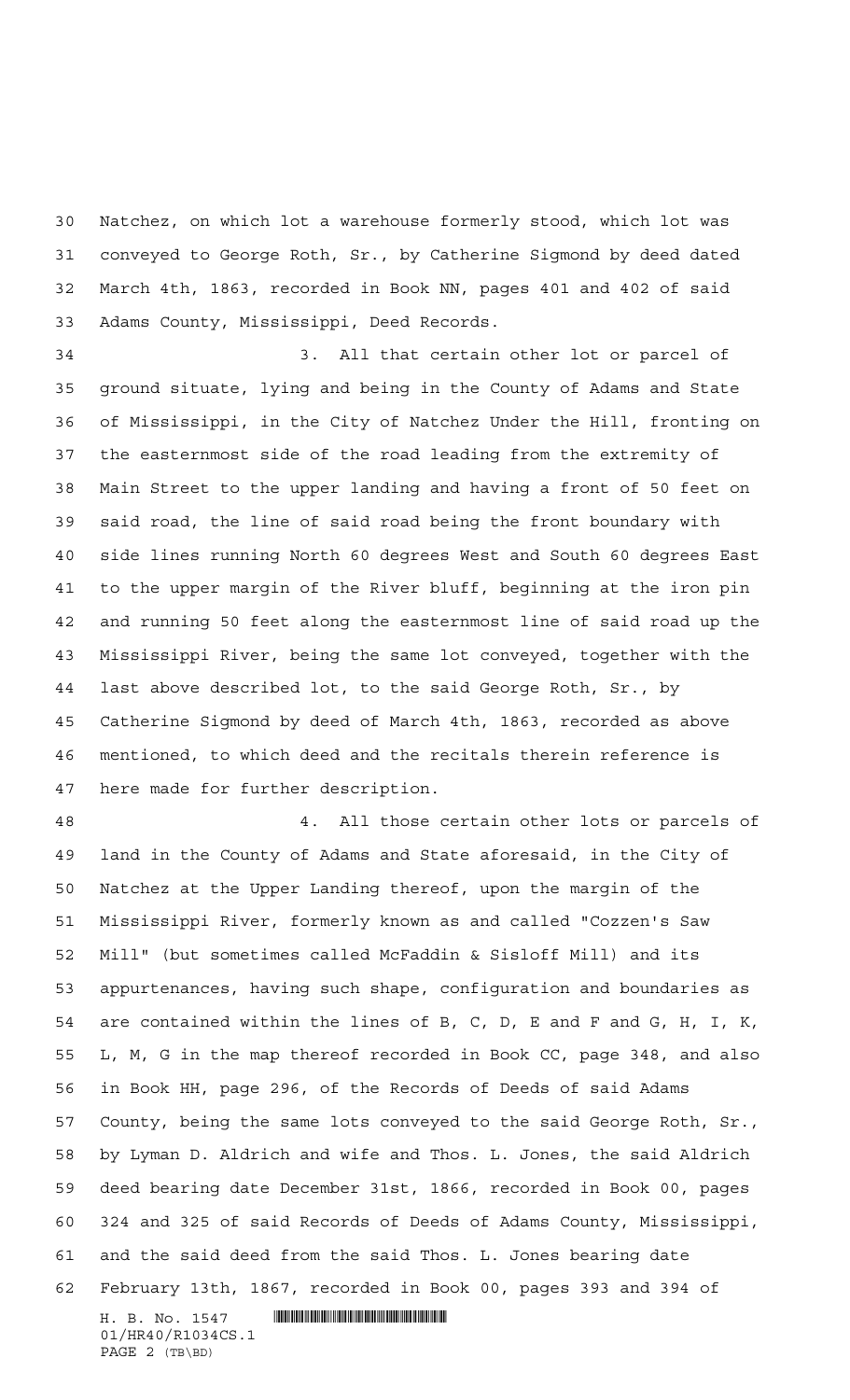said Records of Adams County, Mississippi, to which deeds reference is made for fuller and more accurate description.

 Also described as being a portion of the property described in the Warranty Deed from Alex Krouse to Manuel Krouse and Morris Krouse dated March 1, 1969, recorded in Deed Book 11-E, at page 527, among the records on file in the office of the Chancery Clerk of Adams County, Mississippi, as shown on the Official Tax Map of Adams County, Mississippi, prepared by Conley, Kight and Eckford as a Portion of Parcel 1 of Tax Map 41-112 and 41-111B.

 Also being the same property conveyed by Jerold D. Krouse to the City of Natchez, Mississippi, by Deed of Gift dated and recorded December 29, 1995 in Deed Book 20-J at Page 16 of the records in the office of the Chancery Clerk of Adams County, Mississippi.

 (ii) A portion of Lot 1, Tax Map 41-111B prepared by Conley, Kight and Eckford described as bounded on the west by the Mississippi River, on the north by property formerly known as Krouse Pecan, on the east by brow of the bluff and on the south by property presently owned by Lady Luck Mississippi consisting of approximately 6.2 acres, more or less, including those certain properties acquired by the City of Natchez in Cause No. 94-597 and Cause No. 97-375 respectively, on the docket of the Chancery Court of Adams County, Mississippi, described as follows: Description of Tract II, Portion of Subdivision of Stephen Minor Lands by Levin Wailes, Surveyor, situated in the City of Natchez, T7N-R3W, Adams County, Mississippi.

 From the City Monument at the southeast corner of Main Street and Broadway go N 50° 43' 27" W along the projection of a line thru the City Monument at the southeast corner of Main Street and Canal Street and the City Monument at the southeast corner of Main Street and Broadway for 196.21 feet to a point on the easterly boundary of Lot 9, of the Subdivision of Stephen Minor Lands, by Levin Wailes, Surveyor; thence N 39° 29' 54" E along the boundary

 $H. \quad B. \quad NO. \quad 1547$  . HENGING THE SET OF THE SET OF THE SET OF THE SET OF THE SET OF THE SET OF THE SET OF THE SET OF THE SET OF THE SET OF THE SET OF THE SET OF THE SET OF THE SET OF THE SET OF THE SET OF THE SET OF THE 01/HR40/R1034CS.1 PAGE 3 (TB\BD)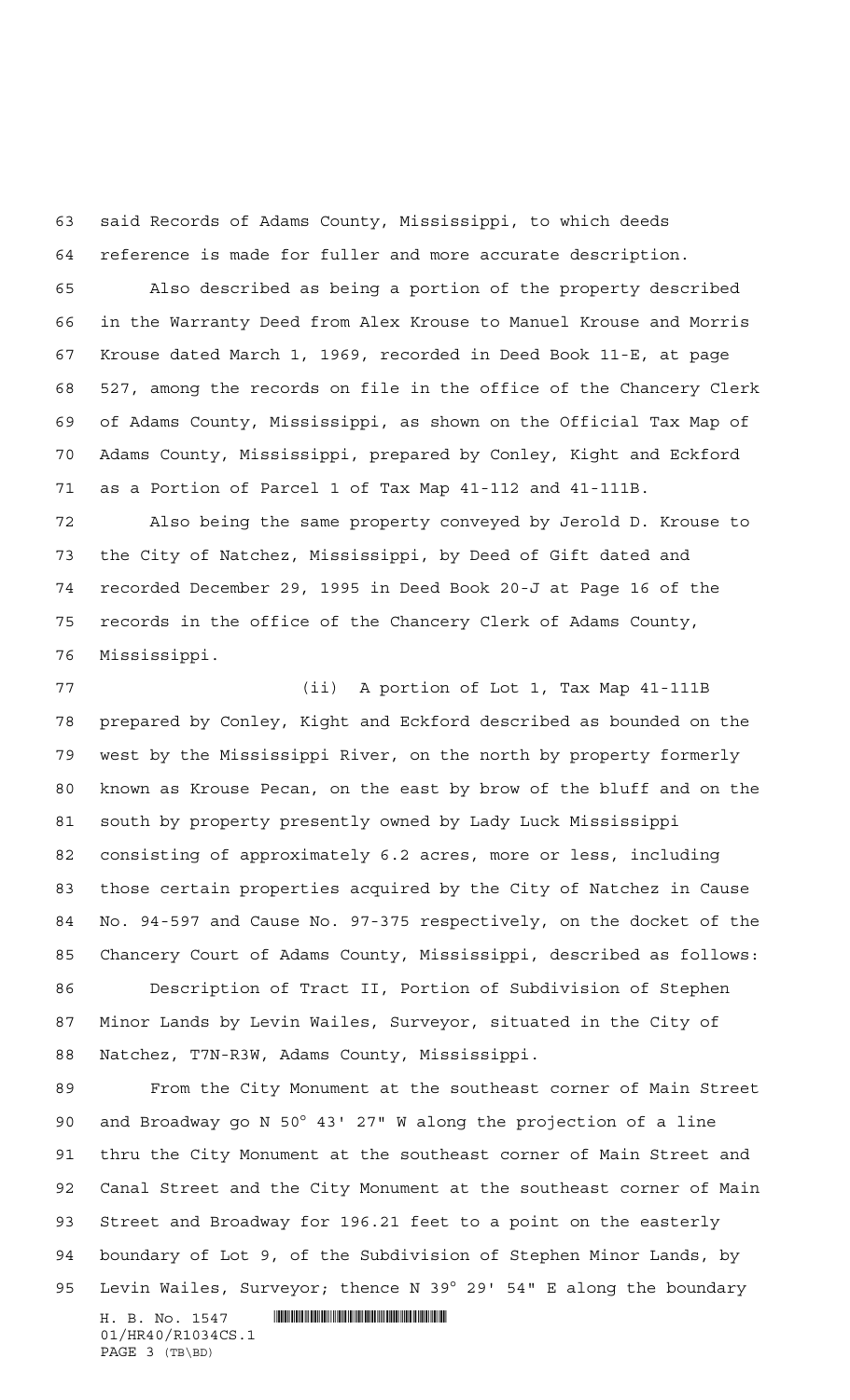between the Promenade and Stephen Minor Lots for 476.78 feet to the southeast corner of Lot 27, Subdivision of Stephen Minor Lands; thence N 50° 30' 06" W along the boundary between Lot 13 and 27 for 27 feet to the point of beginning, being the Brow of the Bluff, common to Lot 13, Lot 14, and Lot 27, Subdivision of Stephen Minor Lands, by Levin Wailes.

 Thence from said point of beginning continue N 50° 30' 06" W along the boundary between Lot 13 and Lot 14 for 1,759 feet, more or less, to the boundary between the State of Mississippi and the State of Louisiana; thence along said State Boundary in a general northeasterly direction, upstream, for 63 feet, more or less, to the downstream boundary of Lot 6, Isaac Jones Lots, per map recorded in Deed Book 3-N, on Page 39, of the records of Adams County, Mississippi; thence S 50° 30' 06" E along said boundary for 1,594 feet, more or less, to the southeast corner of Lot 6, Isaac Jones Lots; thence along the easterly boundary of Isaac Jones Lots, upstream, for 285 feet, more or less, to the northeast corner of Lot 1, Isaac Jones Lots; thence S 50° 30' 06" E along the downstream boundary of Manuel Krouse et al property for 182 feet, more or less, to the Brow of the Bluff; thence along the Brow of the Bluff, in a general southwesterly direction, being the westerly boundary of Lot 26 and Lot 27, Subdivision of Stephen Minor Lands for 352 feet, more or less, to the point of beginning. Within described tract being a portion of Stephen Minor Lands per subdivision thereof by Levin Wailes, Surveyor, situated in the City of Natchez, T7N-R3W, Adams County, Mississippi.

 All bearings are Transverse Mercator, Mississippi West Zone. All of the above described lands are situated in Section 15, T7N-R3W, Adams County, Mississippi.

AND

 Beginning at the southwest corner of a house once occupied by Susan Spruel on said lot hereby conveyed and returning south 80 degrees East 117 feet to a stake on the western most boundary of a

H. B. No. 1547 **HALLA** COMMUNISION CONTROL NATURE 01/HR40/R1034CS.1 PAGE 4 (TB\BD)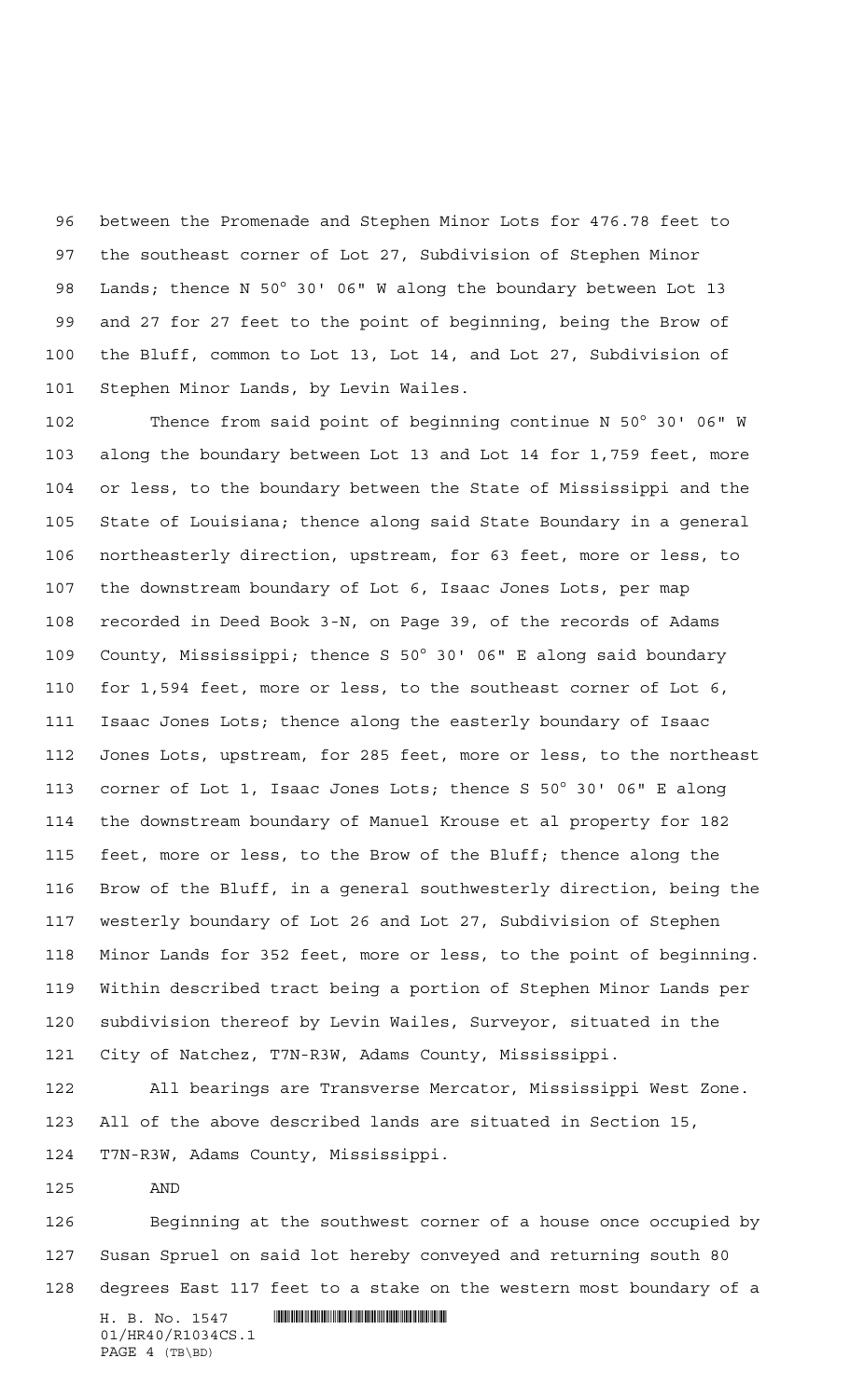lot of ground sold by said Isaac Jones to the president and selectmen of the City of Natchez aforesaid thence north 3º 15' E 9 feet to the northeast boundary of the lot originally purchased from the Estate of Steven Minor, deceased; thence north 60º west about 127 feet; thence south 6º 45' West about 51 feet to the place of beginning also an alley 5 feet wide running from upper road leading from the city to the landing on the south side of said lot the whole length of the same and an alley ten feet wide on the west end of said lot and also an alley running from the last mentioned alley westwardly to the road leading from the lower to the upper landing of said city seven feet wide which lot and said alley hereby conveyed are designated on a plat hereto annexed and made by John Maxwell on the 16th day of September, 1934 and on which plat or map of said lot hereby conveyed is designated by the blue and the said alley by the yellow colors which map is made a part of this deed. This last alley called Jones Alley. (iii) All of Lot 4, Block 4, Sheet 7,

 together with all batture and accretions as shown on the Tax Map of the City of Natchez, Mississippi, by Cole, Layer & Trimble, 1951 and revised 1963 by Hunnicutt & Associates, and being the same lands shown in Deed Book 3-X, Page 697 and designated on a map or survey of the "Isaac Jones Lots" recorded in Book 3-N, Page 39 of the records on file in the office of the Chancery Clerk of Adams County, Mississippi.

 Being all and the same property conveyed to Riverboat Corporation of Mississippi by Deed from Charles H. Perrault, Jr., dated February 22, 1991 and by deed from Myron B. Marks and Ralph S. Marks dated February 25, 1991, and recorded respectively in Deed Book 18-S at pages 469 and 467 of the records in the office of the Chancery Clerk of Adams County, Mississippi.

 Being also the same property conveyed by Riverboat Corporation of Mississippi to the City of Natchez, Mississippi, by Deed of Conveyance by Donation recorded on July 30 in Deed Book

 $H. \quad B. \quad NO. \quad 1547$  . HENGING THE SET OF THE SET OF THE SET OF THE SET OF THE SET OF THE SET OF THE SET OF THE SET OF THE SET OF THE SET OF THE SET OF THE SET OF THE SET OF THE SET OF THE SET OF THE SET OF THE SET OF THE 01/HR40/R1034CS.1 PAGE 5 (TB\BD)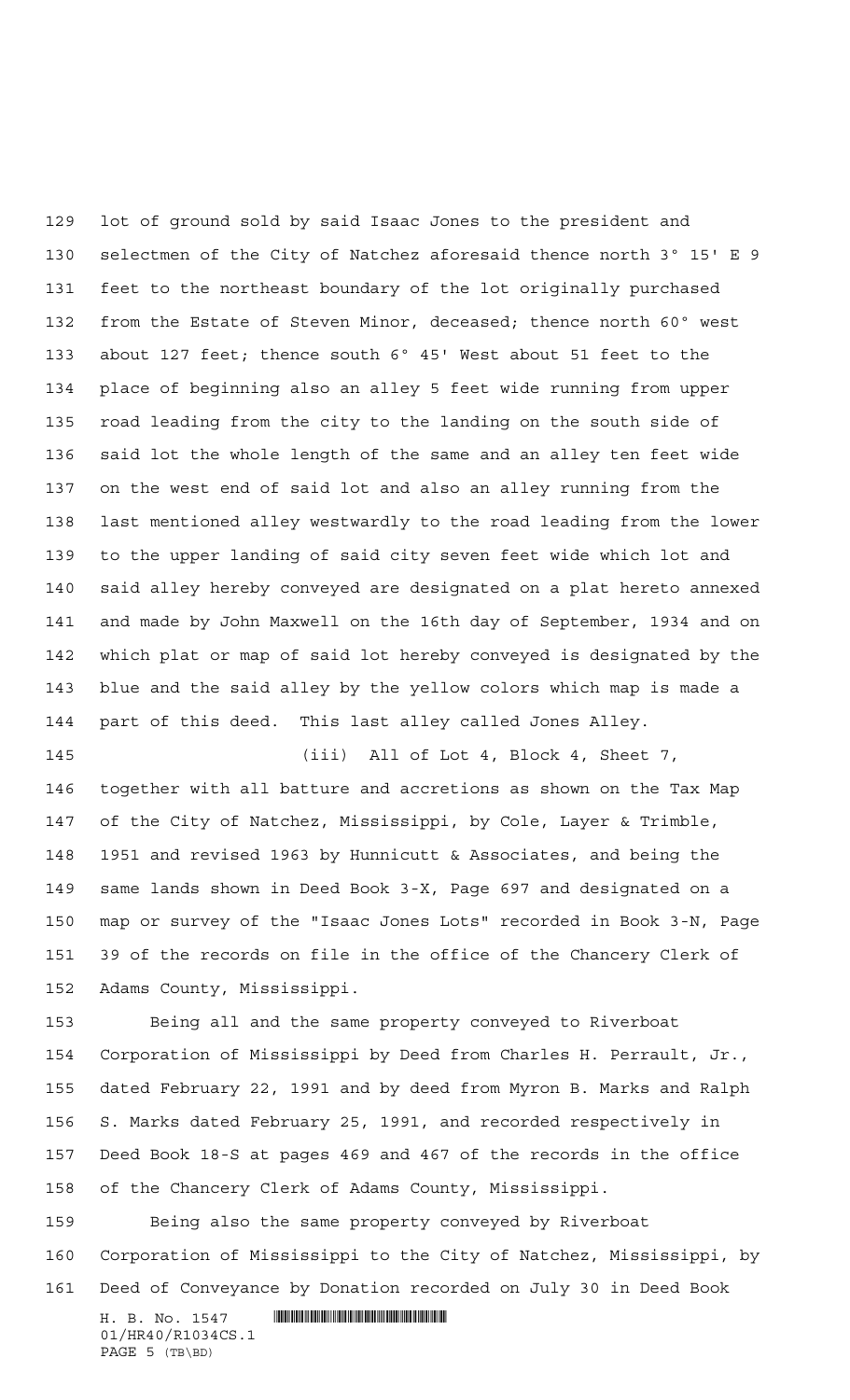19-NB at Page 50 of the records in the office of the Chancery Clerk of Adams County, Mississippi.

 (b) Tract of land commonly referred to as Natchez Pecan Factory Site (on Top-of-the-Hill) and more fully described as follows:

 (i) A certain lot or parcel of land situated on the northwest side of Broadway Street, between Monroe and Madison Streets, and extending to the west, with a front of 311 feet, more or less, on said Broadway Street, and running westerly between parallel lines to the margin of the bluff on the east bank of the Mississippi River; said tract of land being bounded on the southwest by the property of the Yazoo & Mississippi Valley Railroad Company, on the east by Broadway Street, on the west by the margin of the bluff on the east side of the Mississippi River, and on the northern side by property formerly of Miss Lizzie Hughes, now deceased, said parcel of land fronting approximately 311 feet on the westerly side of Broadway Street, and lying North of the property of the Yazoo & Mississippi Railroad Company, east of the Bluff, and enclosed on the northerly side by a fence, as shown on the tax map prepared by Conley, Kight and Eckford as Tax Map 41-111B, Parcel 3.

 (ii) That certain tract or parcel of land in said City, beginning at a point on the Westerly side of Broadway Street, one hundred and eighty-eight feet from the southwesterly line of Madison Street, from said point running northeasterly along said line of Broadway one hundred and eighty-eight feet to Madison Street; thence at right angles westerly along the southerly line of said Madison Street to the Brow of the Bluff; thence southerly along the Brow of the Bluff to a point where a line drawn at right angles to said Broadway Street from the point of beginning will strike the brow of the said bluff; thence from said point on the brow of said bluff to the place of beginning. Being the same property conveyed to Miss Lizzie Hughes, now

 $H. \quad B. \quad NO. \quad 1547$  . HENGING THE SET OF THE SET OF THE SET OF THE SET OF THE SET OF THE SET OF THE SET OF THE SET OF THE SET OF THE SET OF THE SET OF THE SET OF THE SET OF THE SET OF THE SET OF THE SET OF THE SET OF THE 01/HR40/R1034CS.1 PAGE 6 (TB\BD)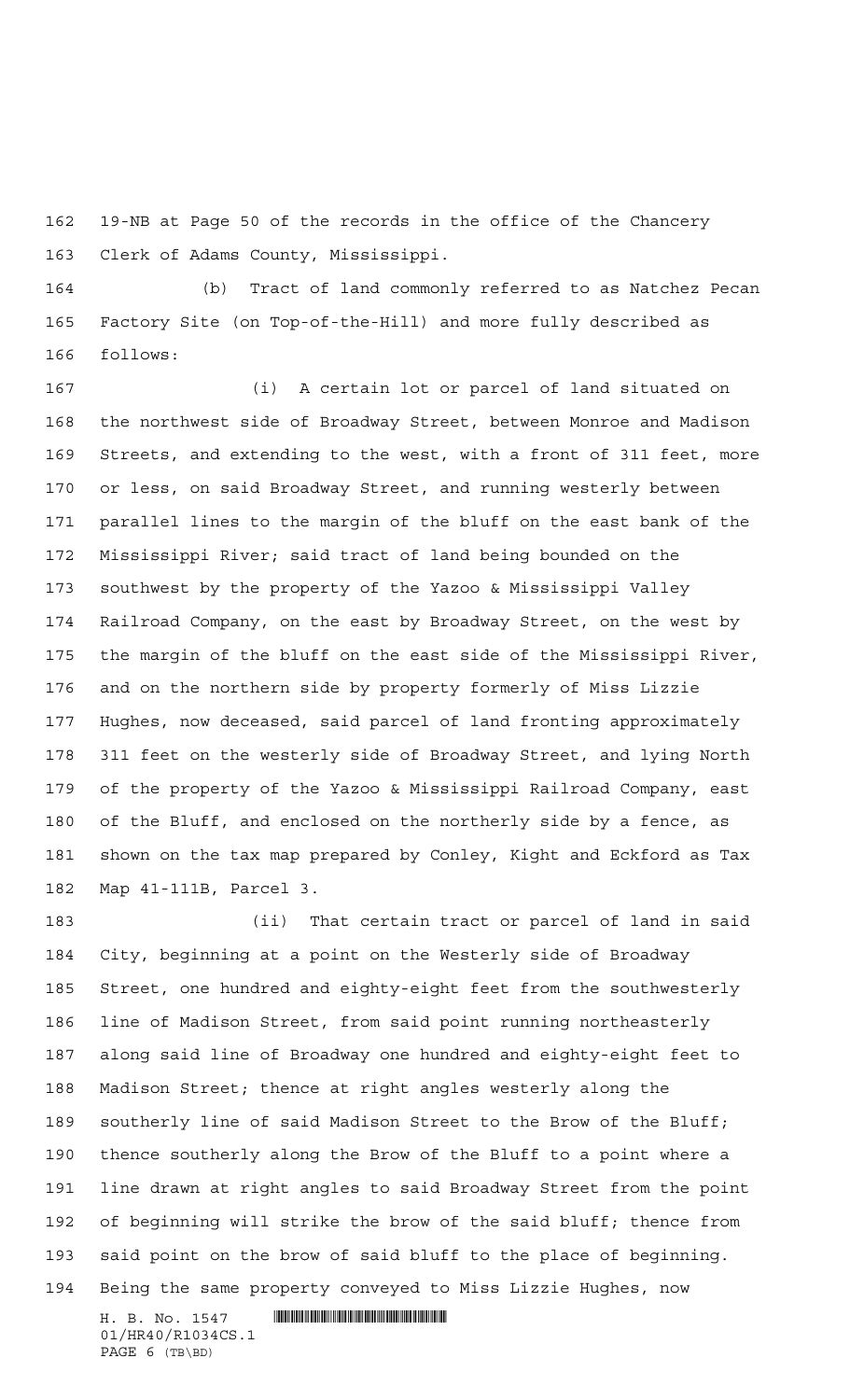deceased, by William Noonan by deed dated February 1, 1882, and recorded in Book XX, page 480 and 481.

 Being the same property conveyed by Louis Mullen to Krouse and Company, Inc., by Warranty Deed dated January 28, 1972, recorded in Deed Book 11-Y, at page 80, among the records on file in the office of the Chancery Clerk of Adams County, Mississippi, as shown on the tax map prepared by Conley, Kight and Eckford as Tax Map 41-111B, Parcel 4.

 (c) Tract of land commonly referred to as the Old Depot Site and more fully described as follows:

 A parcel of land lying on the westerly side of Broadway Street in the City of Natchez, Mississippi; being a portion of Parcel 3.01, Block 4 of the City of Natchez Tax Map No. 7, as revised by Hunnicutt and Associates, Inc., in January 1963; more particularly described as follows, to-wit:

 Beginning at the point where the westerly right-of-way of Broadway Street intersects the projection of the northerly right-of-way of Franklin Street; thence go N 38° 57' 29E E for 226.00 feet; thence go N 51° 02' 31" W for 240.89 feet to a point on the bluff of the Mississippi River; thence follow said brow of the bluff along the following courses:

S 22° 08' 37" W 31.32 feet;

S 0° 23' 52" W 97.36 feet;

 N 24° 40' 27" W 90.54 feet; thence leaving said brow of the bluff go S 51° 02' 31" E for 38.80 feet; thence go S 38° 57' 29" W for 32.14 feet; thence go S 51° 02' 31" E for 110.00 feet, more or less, back to the point of beginning, containing 0.92 acres, more or less, as shown on Tax Map 41-111B, Portion of Parcel 1 prepared by Conley, Kight and Eckford.

 (d) Tract of land referred to as the Broadway Block Site and more fully described as follows:

 All that certain square or city block in the City of Natchez, Mississippi, bounded on the southerly side by Main Street, on the

 $H. \quad B. \quad NO. \quad 1547$  . HENGING THE SET OF THE SET OF THE SET OF THE SET OF THE SET OF THE SET OF THE SET OF THE SET OF THE SET OF THE SET OF THE SET OF THE SET OF THE SET OF THE SET OF THE SET OF THE SET OF THE SET OF THE 01/HR40/R1034CS.1 PAGE 7 (TB\BD)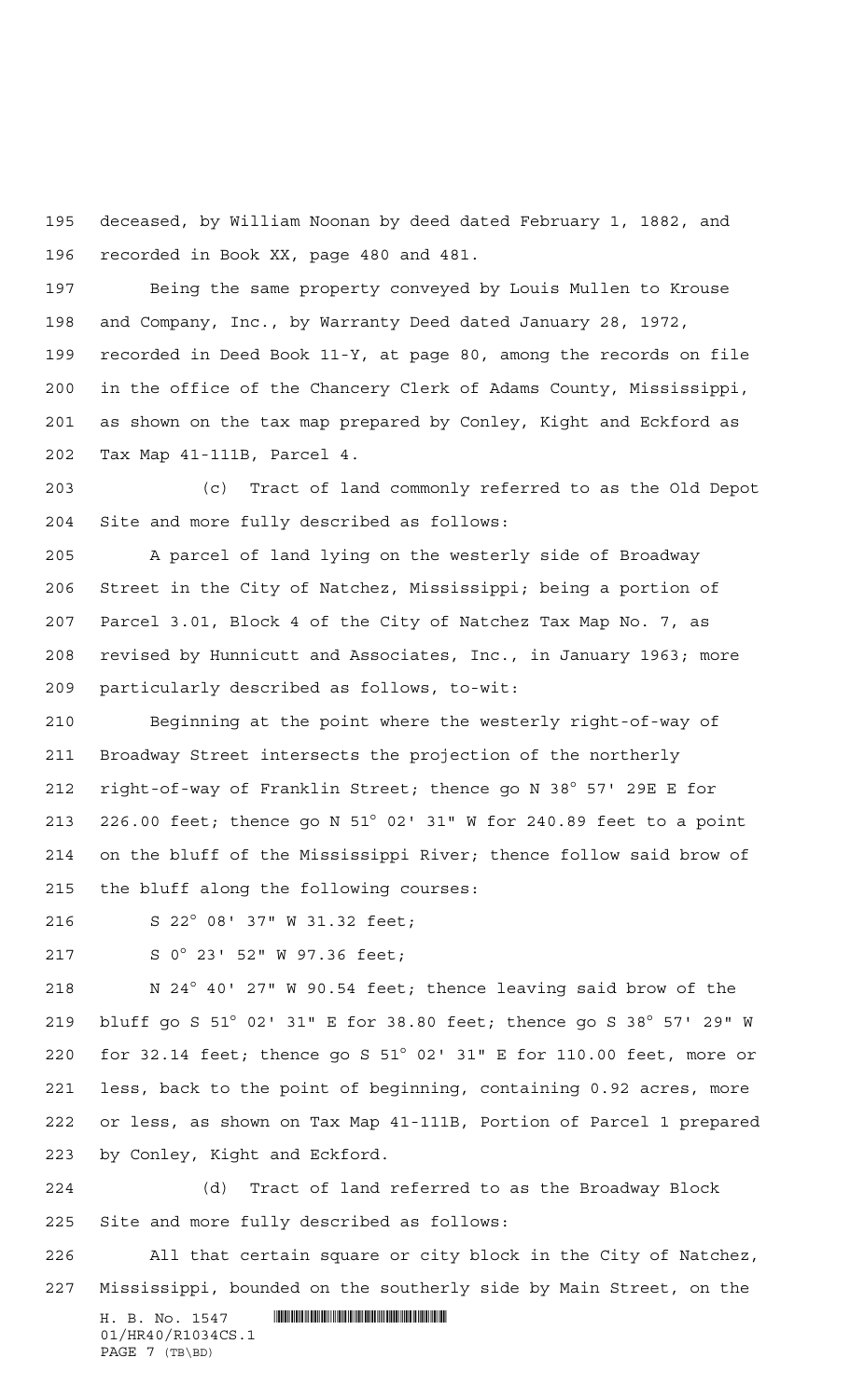easterly side by Canal Street, on the northerly side by Franklin Street and on the westerly side by Broadway Street, as shown on the tax map prepared by Conley, Kight and Eckford as Tax Map 41-112, Parcels 2, 3, 11, 12 & 13.

 Regardless of the above descriptions, the intent of this act is to include all of the real property owned by the City of Natchez located in the following described real property:

 (a) Tract A (Roth Hill Road Site and Bluff): All of that real property together with all improvements thereon currently owned by the City of Natchez, Mississippi, and bound easterly by the westerly right-of-way line of Broadway Street; bound southerly by the northerly right-of-way line of State Street, if extended to the thalweg of the Mississippi River, said line also running along the northerly line of that property currently owned by Lady Luck Mississippi, Inc., recorded in deed book 19-T, on page 15; bound westerly by the thalweg of the Mississippi River; and bound northerly by the southerly right-of-way line of Madison Street, if extended to the thalweg of the Mississippi River; said land being situated in Sections 15 and 16, Township 7 North, Range 3 West, Natchez, Adams County, Mississippi.

 Less and except that property conveyed to Sim C. Callon, recorded in deed book 16-J on page 379 of the records in the office of the Chancery Clerk of Adams County, Mississippi.

 Further less and except that portion of the City of Natchez property known as the Spanish Parade Grounds described as follows: All of that tract of land being bound easterly by the westerly right-of-way line of Broadway Street; bound southerly by the northerly right-of-way line of State Street, if extended, said line also being the northerly line of that property currently owned by Lady Luck Mississippi, Inc., recorded in deed book 19-T, on page 15; bound westerly by the brow of the bluff; and bound

 $H. \quad B. \quad NO. \quad 1547$  . HENGING THE SET OF THE SET OF THE SET OF THE SET OF THE SET OF THE SET OF THE SET OF THE SET OF THE SET OF THE SET OF THE SET OF THE SET OF THE SET OF THE SET OF THE SET OF THE SET OF THE SET OF THE 01/HR40/R1034CS.1 PAGE 8 (TB\BD)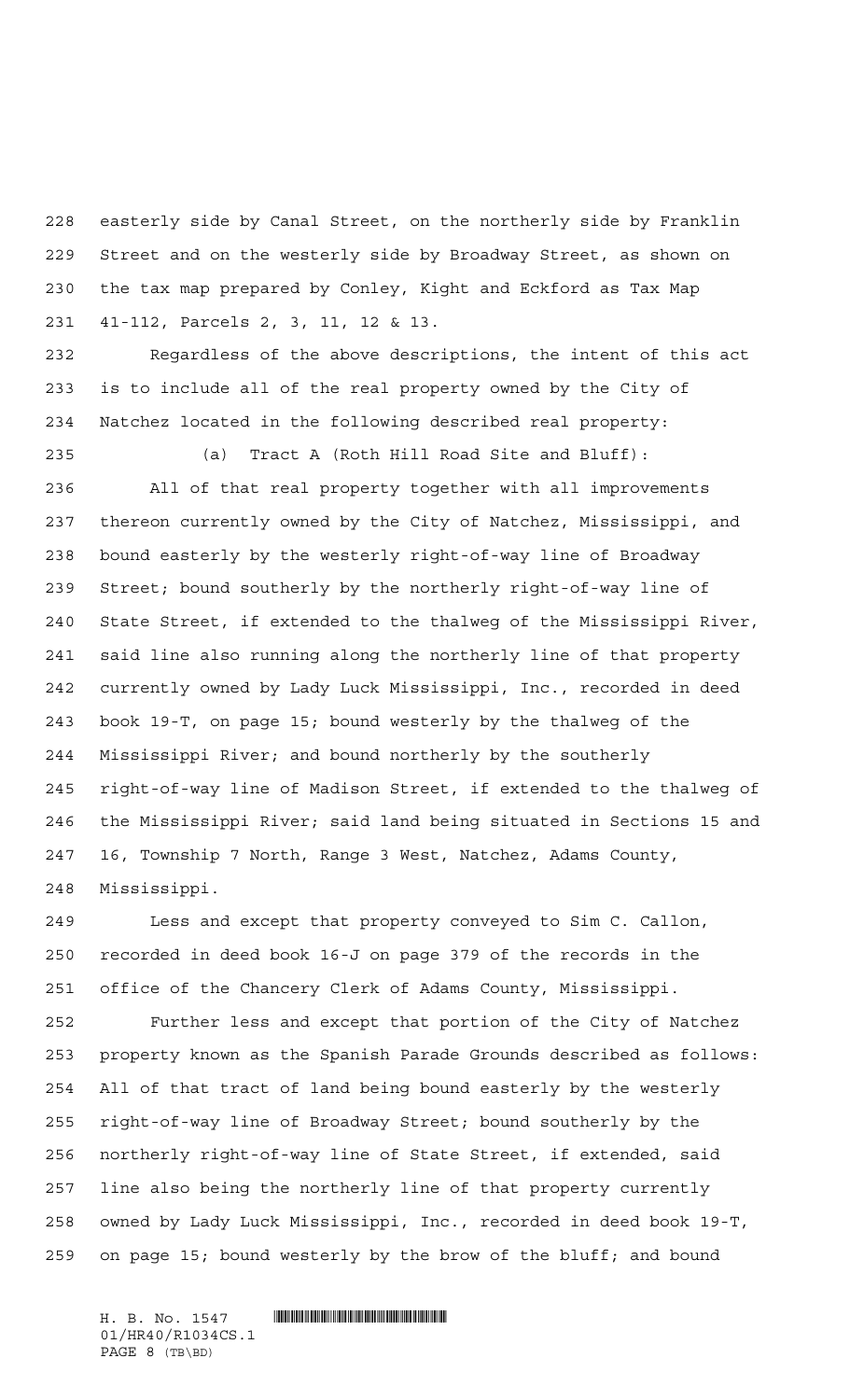northerly by the southerly right-of-way line of Franklin Street, if extended.

 And less and except that public road (presently and temporarily unopened) known as Roth Hill Road extending from Broadway Street to the Mississippi River.

(b) Tract B (Broadway Block):

 That certain City Block being bound easterly by the westerly right-of-way line of Canal Street; bound southerly by the northerly right-of-way line of Main Street; bound westerly by the easterly right-of-way line of Broadway Street; and bound northerly by the southerly right-of-way line of Franklin Street; said land being situated in Section 16, Township 7 North, Range 3 West, Natchez, Adams County, Mississippi.

 WHEREAS, the City of Natchez has determined the necessity for legislation as authorized herein based upon the following:

 (a) The City of Natchez by action of its governing authorities at their regular meeting on April 14, 1992, placed all of the above described properties in a Waterfront Development District, which district is designed to enhance and facilitate economic and riverfront development for the City of Natchez, Mississippi;

 (b) The City of Natchez by action of its governing authorities has heretofore placed all of the above described properties in the Downtown Historic District of the City of Natchez, which district is designed to encourage and maintain development consistent with the Old Historic District of the City of Natchez;

H. B. No. 1547 **HALLA** COMMUNISION CONTROL NATURE (c) The Mississippi Legislature did at the 1999 Regular Session enact House Bill 1568 (Chapter 488, General Laws of Mississippi) which provided funds for the City of Natchez to match funds of United States Army Corps of Engineers for the Natchez Bluff Stabilization Project along the riverfront of the City of Natchez in the Roth Hill Road Site Area including Krouse Pecan

01/HR40/R1034CS.1 PAGE 9 (TB\BD)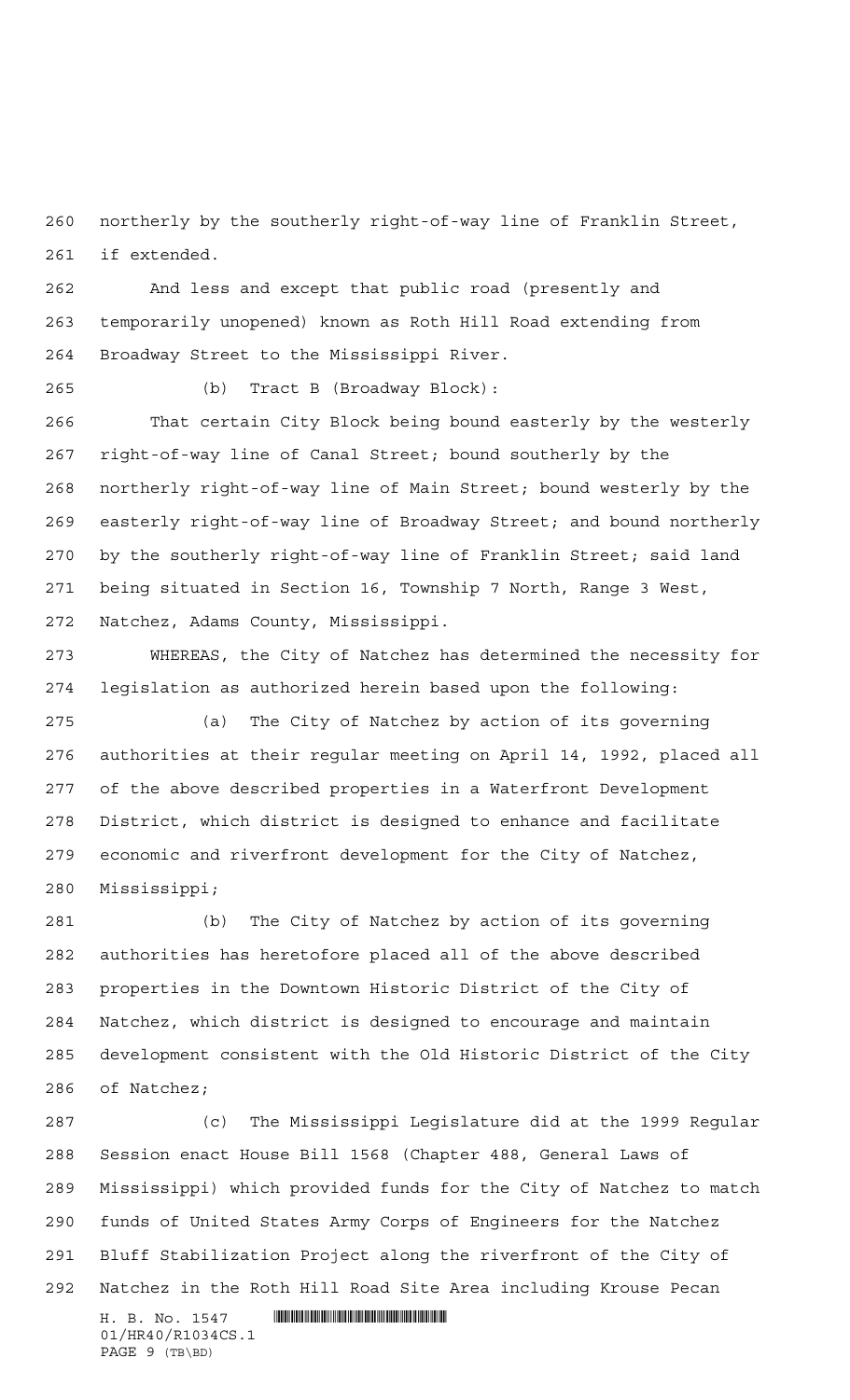Under-the-Hill, and which legislation further provides for repayment of a portion of those funds to the State of Mississippi from proceeds derived by the City of Natchez from riverfront development;

 (d) Various developers have proposed to the City of Natchez to undertake commercial development of several of these properties, which development is expected to provide jobs for residents of the City of Natchez and Adams County and other economic benefits;

 (e) The developer or developers will undertake, incident to its development, marketing plans which will have the effect of drawing many additional visitors to the City of Natchez and Adams County;

 (f) The plan for development will generate considerable state and local tax revenues;

 (g) The plan for development will complement the unique historical sites and tourist attractions offered by the City of Natchez and Adams County;

 (h) The governing authorities of the City of Natchez have determined that it is in the city's best interest to lease the hereinabove described properties to a developer or developers for terms varying in length, but not to exceed fifty (50) years and for such consideration and on such terms as deemed in the best interest of the city and upon a determination by the governing authorities by resolution duly and lawfully adopted (a) that such property is no longer needed for such municipal or related purposes and is not to be used in the operation of the municipality, (b) that the lease of the property in the manner otherwise provided by law is not necessary or desirable for the financial welfare of the municipality, and (c) that the use of the said property for the purpose for which it is to be leased will promote and foster the development and improvement of the community in which it is located and the civic, educational,

 $H. \quad B. \quad NO. \quad 1547$  . HENGING THE SET OF THE SET OF THE SET OF THE SET OF THE SET OF THE SET OF THE SET OF THE SET OF THE SET OF THE SET OF THE SET OF THE SET OF THE SET OF THE SET OF THE SET OF THE SET OF THE SET OF THE 01/HR40/R1034CS.1 PAGE 10 (TB\BD)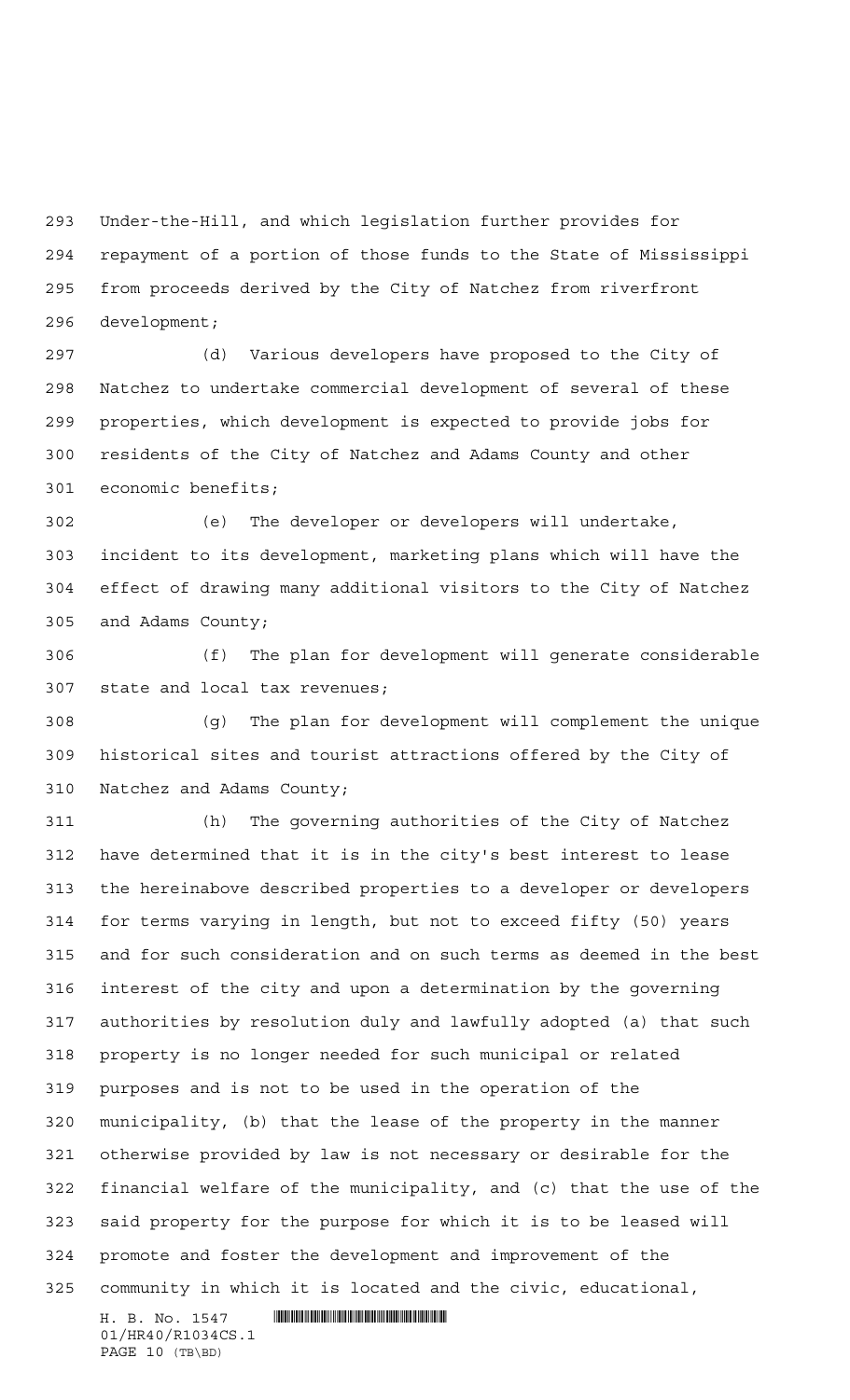cultural, moral, economic or industrial welfare thereof, and the city does desire to lease its interest in the hereinabove described properties to a suitable and acceptable developer or developers;

 (i) In order to facilitate the plan of the developer for development, the governing authorities of the City of Natchez have determined that certain other agreements regarding the above described properties should be entered into by and between the City of Natchez and such developer or developers; and

 (j) In order to facilitate entering such leases and agreements, the City of Natchez acting by and through its governing authorities has determined it to be advisable to obtain local and private legislation from the Legislature authorizing such governing authorities to enter into leases and agreements with such party or parties; NOW THEREFORE,

 BE IT ENACTED BY THE LEGISLATURE OF THE STATE OF MISSISSIPPI:

 SECTION 1. The governing authorities of the City of Natchez, in their discretion, are authorized to:

 (a) Execute leases for and on behalf of the City of Natchez in favor of a developer or developers on the property or properties hereinabove described in the preamble of this act for terms which vary in length but do not exceed fifty (50) years;

 (b) Execute such leases on such terms and conditions as are acceptable to the city bearing in mind the significant economic impact that riverfront development will have for the city, county and state;

H. B. No. 1547 **HALLA** COMMUNISION CONTROL NATURE (c) Execute such leases on such terms and conditions as are deemed advisable for the city subject to the requirements of Section 21-17-1, Mississippi Code of 1972, after having published in a newspaper of general circulation in the City of Natchez on three (3) consecutive weeks, the amount of the consideration for the lease and an affirmative statement that such amount is the

01/HR40/R1034CS.1 PAGE 11 (TB\BD)